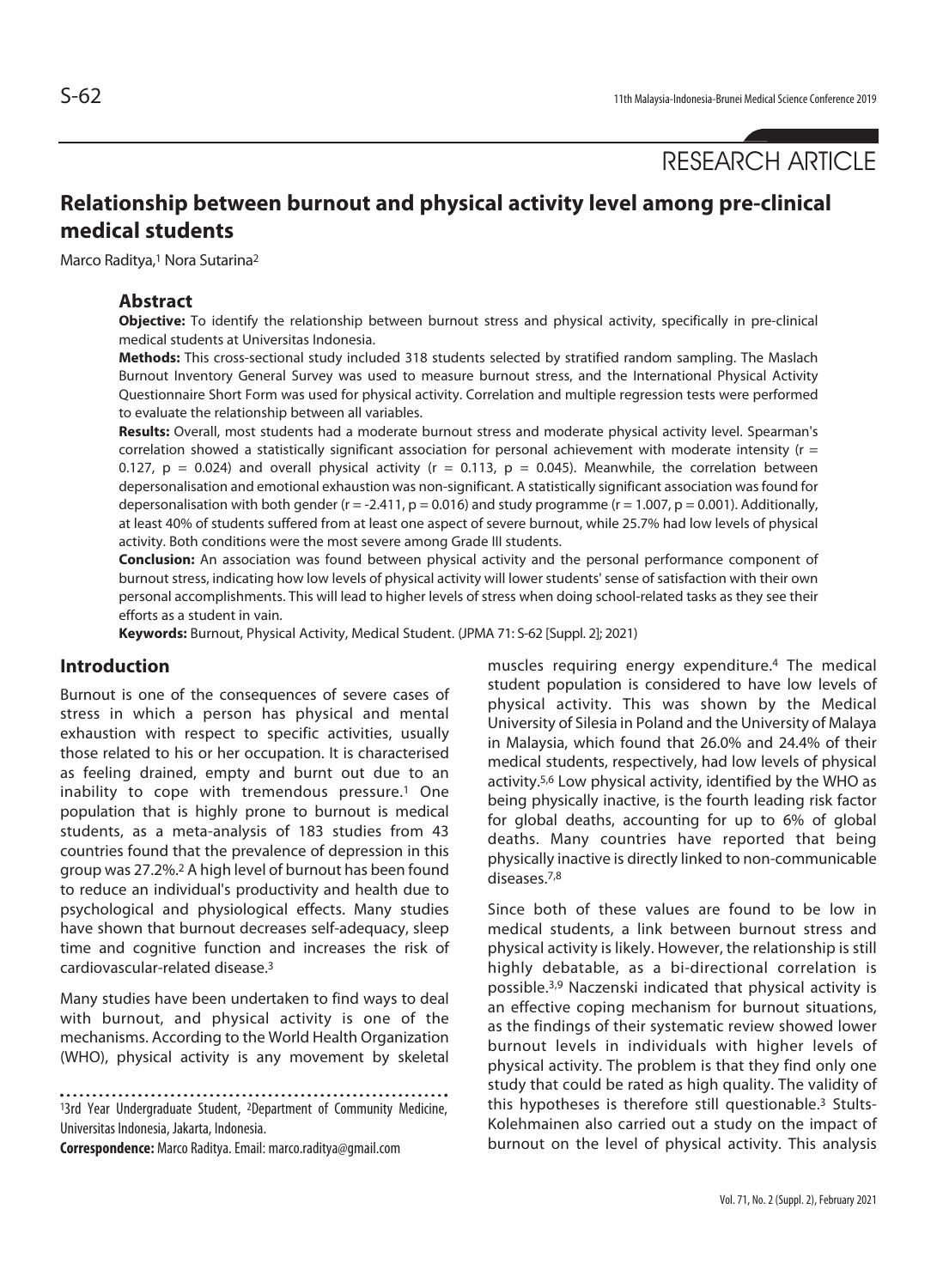concluded that individual attempts to reach higher levels of physical activity are hampered by burn-out stress. While most studies have shown a negative relationship between the two, a small number of studies have shown a positive relationship between burnout and physical activity, and these findings are consistent with the theories currently available. More research is therefore still required to explain the correlation between the two variables.<sup>9</sup> Since burnout is a major concern among medical students in general, and current studies have yet to establish the relationship between burnout and physical activity, more research on this issue is needed to reduce both high burnout and low levels of physical activity, especially among medical students.

# **Subjects and Methods**

This observational, cross-sectional study included 318 pre-clinical medical students using stratified probability sampling at Universitas Indonesia from 25th May to 8th June 2019.

Sample size was calculated with a minimum of 316 samples in a 71% expected prevalence.10 Inclusion criteria were medical students currently completing their preclinical year. Students with inadequate Bahasa Indonesian skills or who did not complete the online questionnaire within 48 hours were excluded from the study.

The independent variables were levels of physical activity and sociodemographic characteristics. These included age, gender, study programme, city of origin, marital status, religion and ethnicity. The dependent variable was burnout stress. The control variables were academic curriculum, the teacher-learning environment and the academic schedule.

The data was collected electronically. Three questionnaire included sociodemographic data, burnout stress level and physical activity level. The burnout stress level was measured with the Maslach Burnout Inventory: General Survey (MBI-GS), which was optimised for medical students. This questionnaire classifies burnout stress into three dimensions: depersonalisation, emotional exhaustion and personal accomplishment. Both depersonalisation and emotional exhaustion are increased in burnout patients, while the level of personal achievement is decreased. The level of physical activity was calculated using the International Physical Activity Questionnaire: Short Form. All questions have been translated to Bahasa Indonesian with Cronbach's alpha scores of 0.85 for both depersonalisation and emotional exhaustion and 0.83

for personal accomplishment.<sup>11</sup>

The data was analysed using SPSS version 20. The data was tested for normality and mean/median were tabulated to describe the variables based on each sample characteristic. Cross-tabulation was done correlation between physical activity and burnout stress level was established. A multiple regression test was performed to explain the sample characteristics. Additionally, a stratified analysis was conducted based on study programmes. To interpret and correlate burnout stress and physical activity level, a normality test was conducted by one-sample Kolmogorov-Smirnov test.

# **Results**

Overall out of the total 318 questionnaires 106 responses were equally divided for each grade in the pre-clinical year. More than half of the respondents were female (59.4%), and the mean age was 19 years (19.35 $\pm$ 1.12). The study participants represented 22 different ethnicities, the most common being Javanese. Approximately 60% of the respondents follow Islam, and around 98% were unmarried. Additionally, a majority of the participants came from Jabodetabek region (Table-1).

Overall, the majority of pre-clinical medical students had moderate depersonalisation, emotional exhaustion and personal accomplishment. Interestingly, most medical students have had a moderate level of physical activity (54.9%) followed by low physical activity (25.7%).

Normality test results showed that the depersonalisation and personal accomplishment aspects of burnout were normally distributed ( $p > 0.05$ ). However, emotional exhaustion and all variables associated with physical activity were not normally distributed. Since at least one of the components of the correlation test was not normally distributed, hence Spearman's correlation test was used (Table-2). The personal accomplishment aspect was significantly correlated with both extreme physical activity level ( $r = 0.113$ ,  $p = 0.045$ ) and moderate-intensity physical activity ( $r = 0.127$ ,  $p = 0.024$ ). Moderate-intensity physical activity has shown a positive correlation with both walking and vigorous-intensity physical activity. In addition, a positive correlation was observed between depersonalisation and emotional exhaustion, along with a negative correlation with personal accomplishment. This finding confirms the validity of the comparison in relation to these aspects.

For each burnout component, a linear multiple regression test was performed to assess the effect of all factors examined on the dependent variable. Only depersonalisation was statistically significant ( $R2 = 0.045$ ,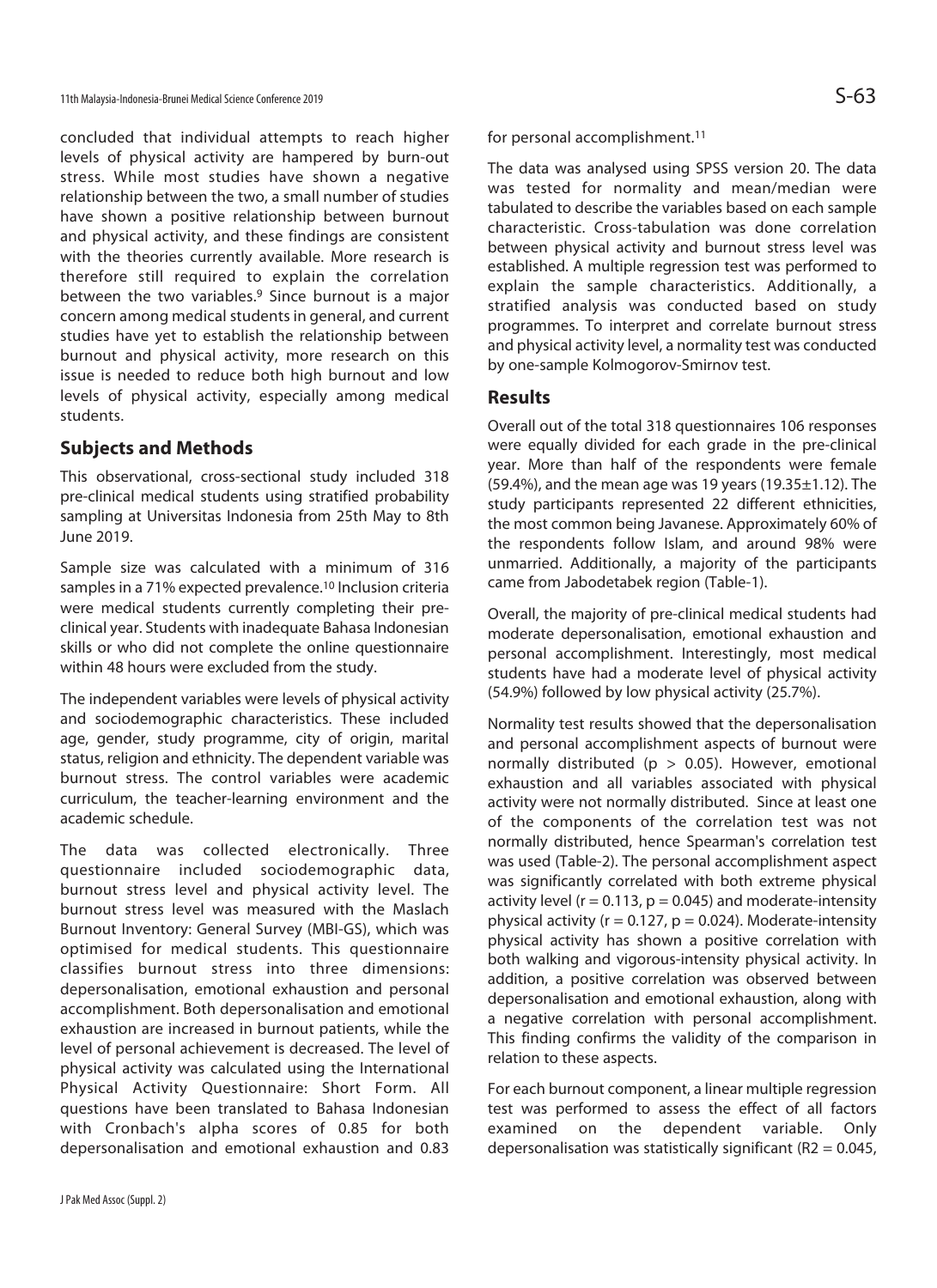| <b>Demographic Characteristics</b> | n (%)        | <b>Burnout Stress</b> |             |               | <b>Physical Activity</b> |                |                  |                      |  |
|------------------------------------|--------------|-----------------------|-------------|---------------|--------------------------|----------------|------------------|----------------------|--|
|                                    |              | DP*                   | EE§         | PA*           | W§                       | MA§            | VA§              | <b>Total Met</b>     |  |
| Age (years)                        |              |                       |             |               |                          |                |                  |                      |  |
| $16-19$                            | 171 (53.8)   | 14.93 (7.81)          | 40 (0, 75)  | 52.74 (9.12)  | 462.0 (0, 5544)          | 300 (0, 4320)  | 160 (0, 3200)    | 1115 (113, 6933)     |  |
| $20 - 23$                          | 147 (46.2)   | 16.42(9.18)           | 44 (0,74)   | 51.97 (9.60)  | 412.5 (0, 6930)          | 240 (0, 5880)  | 80 (0, 2880)     | 1055 (0, 11091)      |  |
| Gender                             |              |                       |             |               |                          |                |                  |                      |  |
| Male                               | 129 (40.6)   | 17.39 (8.77)          | 44 (0, 72)  | 52.52 (9.10)  | 495.0 (0, 6930)          | 300 (0, 5880)  | 240 (0, 3200)    | 1440 (120, 11091)    |  |
| Female                             | 189 (59.4)   | 14.41 (8.10)          | 41 (0, 75)  | 52.28 (9.52)  | 379.5 (0, 5544)          | 240 (0, 3600)  | 80 (0, 2880)     | 930 (0, 6864)        |  |
| <b>Study Programme</b>             |              |                       |             |               |                          |                |                  |                      |  |
| Regular Grade I                    | 77 (24.2)    | 15.84 (7.80)          | 41(0, 75)   | 51.61 (9.32)  | 462.0 (36.3, 5544)       | 300 (0,3360)   | 80 (0, 2880)     | 1234 (159, 6864)     |  |
| International Grade I              | 29(9.1)      | 13.52 (7.79)          | 49 (7, 61)  | 54.14 (10.93) | 247.5 (0, 1980)          | 300 (0, 3000)  | 240 (0, 1920)    | 876 (240, 4794)      |  |
| Regular Grade II                   | 65 (20.4)    | 16.97 (8.90)          | 38 (0, 72)  | 53.45 (8.31)  | 330.0 (0, 4158)          | 240 (0, 4320)  | 200 (0, 2880)    | 1027.5 (113, 6933)   |  |
| International Grade II             | 41 (12.9)    | 12.68 (8.79)          | 40 (9, 67)  | 53.17 (8.87)  | 495.0 (82.5, 5544)       | 600 (0, 4800)  | 495 (82.5, 5544) | 1815 (139, 11091)    |  |
| Regular Grade III                  | 69 (21.7)    | 17.46 (8.89)          | 46 (13, 74) | 50.88 (9.65)  | 462.0 (0, 6930)          | 160 (0, 5880)  | 0(0, 1920)       | 822 (80, 10731)      |  |
| International Grade III            | 37(11.6)     | 14.24 (7.64)          | 43 (17, 68) | 52.68 (9.75)  | 412.0 (0, 2772)          | 240 (0, 3360)  | 412.5 (0, 2772)  | 1053 (0, 6750)       |  |
| <b>City of Origin</b>              |              |                       |             |               |                          |                |                  |                      |  |
| Jabodetabek                        | 232 (73.0)   | 15.59(8.60)           | 15(0,40)    | 52.06 (9.31)  | 396.0 (0, 6930)          | 240 (0, 4800)  | 80 (0, 3200)     | 1077 (0, 11091)      |  |
| Outside Jabodetabek                | 86 (27.0)    | 15.71 (8.25)          | 16(0, 39)   | 53.24 (9.40)  | 495.0 (0, 5544)          | 240 (0, 5880)  | 495 (0, 5544)    | 1163.25 (113, 10731) |  |
| <b>Marital Status</b>              |              |                       |             |               |                          |                |                  |                      |  |
| Single                             | 311 (97.8)   | 15.56 (8.55)          | 15(0, 40)   | 52.48 (9.38)  | 462.0 (0, 6930)          | 240 (0, 5880)  | 120 (0, 3200)    | 1090 (0, 11091)      |  |
| Married                            | 7(2.2)       | 18.29 (5.22)          | 17 (12, 28) | 48.00 (6.00)  | 693.0 (224.4, 2772)      | 300 (80, 1920) | 240 (0, 2400)    | 1092.5 (0, 11091)    |  |
| Average of Whole Population        | 318 (100.00) | 15.62 (8.49)          | 42 (0, 75)  | 52.38 (9.34)  | 462.0 (0, 6930)          | 240 (0, 5880)  | 120 (0, 3200)    | 1092.5 (0, 11091)    |  |

\*Values are presented as mean (standard deviation).

§Values are presented as median (min, max).

| Table-2: Correlation test results between physical activity level and aspects of burnout stress. |  |  |
|--------------------------------------------------------------------------------------------------|--|--|
|--------------------------------------------------------------------------------------------------|--|--|

| Spearman's rho   |                                | <b>DP</b>  | EE.        | PA                   | W          | MA         | VA        | <b>Total MET</b> |
|------------------|--------------------------------|------------|------------|----------------------|------------|------------|-----------|------------------|
| DP               | <b>Correlation Coefficient</b> | 1.000      | $0.573**$  | $-0.274**$           | 0.076      | 0.006      | $-0.062$  | 0.009            |
|                  | Sig. (2-tailed)                | $\cdot$    | 0.000      | 0.000                | 0.174      | 0.922      | 0.270     | 0.870            |
|                  | N                              | 318        | 318        | 318                  | 318        | 318        | 318       | 318              |
| EE               | <b>Correlation Coefficient</b> | $0.573**$  | 1.000      | $-.0164**$           | 0.080      | $-0.011$   | $-0.033$  | 0.020            |
|                  | Sig. (2-tailed)                | 0.000      | $\cdot$    | 0.003                | 0.157      | 0.851      | 0.556     | 0.721            |
|                  | N                              | 318        | 318        | 318                  | 318        | 318        | 318       | 318              |
| PA               | <b>Correlation Coefficient</b> | $-0.274**$ | $-0.164**$ | 1.000                | 0.071      | $0.127*$   | 0.043     | $0.113*$         |
|                  | Sig. (2-tailed)                | 0.000      | 0.003      | $\ddot{\phantom{0}}$ | 0.208      | 0.024      | 0.442     | 0.045            |
|                  | N                              | 318        | 318        | 318                  | 318        | 318        | 318       | 318              |
| W                | <b>Correlation Coefficient</b> | 0.076      | 0.080      | 0.071                | 1.000      | $0.340**$  | 0.064     | $0.745***$       |
|                  | Sig. (2-tailed)                | 0.174      | 0.157      | 0.208                |            | 0.000      | 0.256     | 0.000            |
|                  | N                              | 318        | 318        | 318                  | 318        | 318        | 318       | 318              |
| MA               | <b>Correlation Coefficient</b> | 0.006      | $-0.011$   | $0.127*$             | $0.340**$  | 1.000      | $0.263**$ | $0.691**$        |
|                  | Sig. (2-tailed)                | 0.922      | 0.851      | 0.024                | 0.000      |            | 0.000     | 0.000            |
|                  | N                              | 318        | 318        | 318                  | 318        | 318        | 318       | 318              |
| VA               | <b>Correlation Coefficient</b> | $-0.062$   | $-0.033$   | 0.043                | 0.064      | $0.263***$ | 1.000     | $0.489**$        |
|                  | Sig. (2-tailed)                | 0.270      | 0.556      | 0.442                | 0.256      | 0.000      |           | 0.000            |
|                  | N                              | 318        | 318        | 318                  | 318        | 318        | 318       | 318              |
| <b>Total MET</b> | <b>Correlation Coefficient</b> | 0.009      | 0.020      | $0.113*$             | $0.745***$ | $0.691**$  | $0.489**$ | 1.000            |
|                  | Sig. (2-tailed)                | 0.870      | 0.721      | 0.045                | 0.000      | 0.000      | 0.000     | $\cdot$          |
|                  | Ν                              | 318        | 318        | 318                  | 318        | 318        | 318       | 318              |

\*\* Correlation is significant at the 0.01 level (2-tailed).

\*Correlation is significant at the 0.05 level (2-tailed).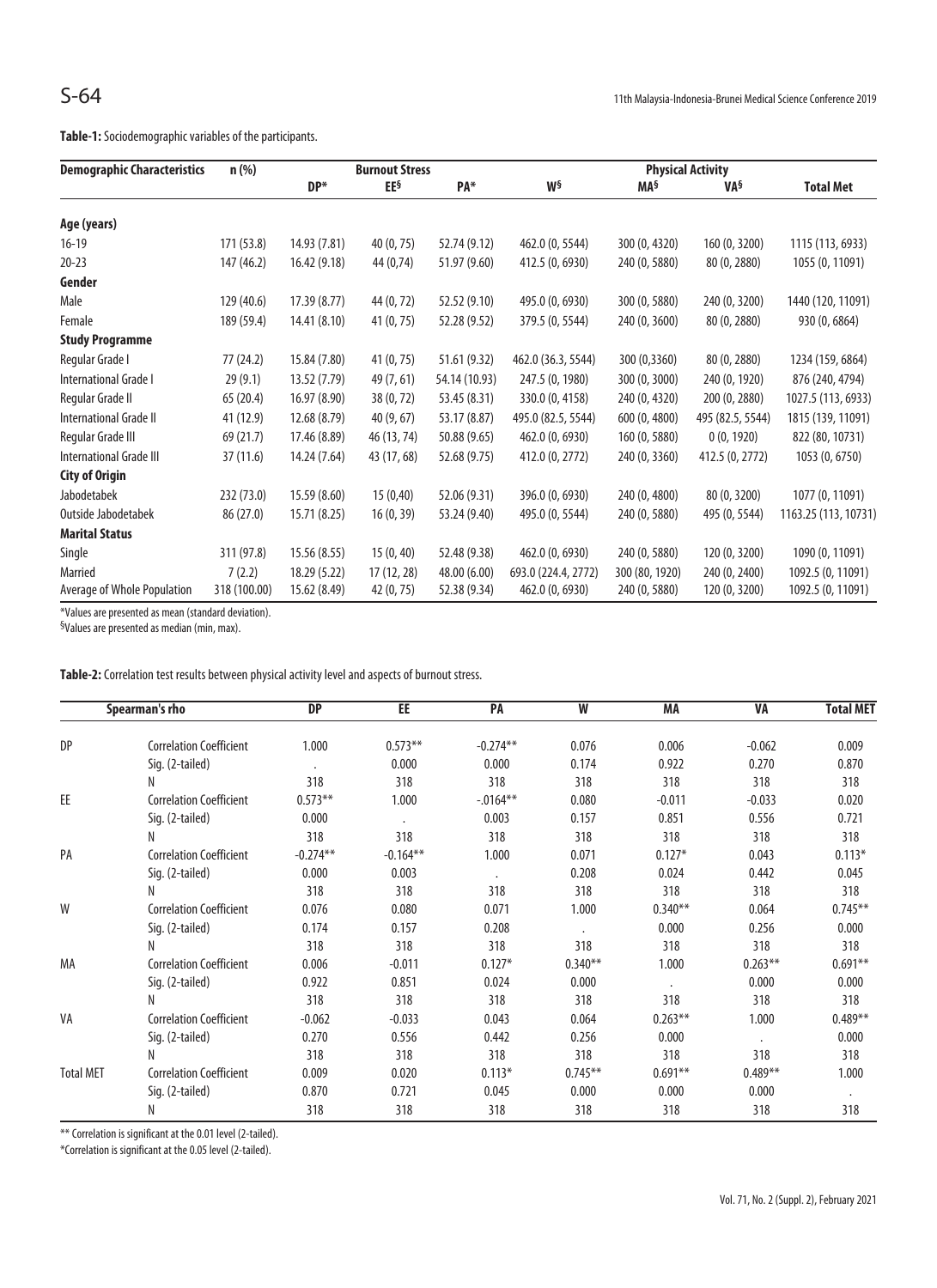| Table-3: Classification of burnout stress and physical activity level based on study programme. |  |  |
|-------------------------------------------------------------------------------------------------|--|--|
|-------------------------------------------------------------------------------------------------|--|--|

|                    |                          |           |                          | <b>Burnout Stress Level*</b>    |           |                          |           |           |           |
|--------------------|--------------------------|-----------|--------------------------|---------------------------------|-----------|--------------------------|-----------|-----------|-----------|
|                    | Grade I                  |           |                          | Grade II                        |           |                          | Grade III |           |           |
|                    | <b>DP</b>                | EE        | <b>PA</b>                | <b>DP</b>                       | EE        | PA                       | DP        | EE        | <b>PA</b> |
| Mild               | 27(25.5)                 | 9(8.5)    | 13(12.3)                 | 32(30.2)                        | 9(8.5)    | 12(11.3)                 | 24 (22.6) | 4(3.8)    | 16(15.1)  |
| Moderate           | 69(65.1)                 | 57 (53.8) | 88 (83.0)                | 61(57.5)                        | 57 (53.8) | 92(86.8)                 | 68 (64.2) | 52 (49.1) | 81(76.4)  |
| Severe             | 10(9.4)                  | 39(36.8)  | 5(4.7)                   | 13(12.3)                        | 40 (37.7) | 2(1.9)                   | 14(13.2)  | 48 (45.3) | 8(7.5)    |
| <b>Very Severe</b> | $\overline{\phantom{a}}$ | 1(0.9)    | $\overline{\phantom{a}}$ |                                 |           | $\overline{\phantom{a}}$ | ۰         | 2(1.9)    |           |
|                    |                          |           |                          | <b>Physical Activity Level*</b> |           |                          |           |           |           |
| Low                |                          | 23(21.7)  |                          |                                 | 27(25.5)  |                          |           | 32(30.2)  |           |
| Moderate           |                          | 65(61.3)  |                          |                                 | 51(48.1)  |                          |           | 59 (55.7) |           |
| High               |                          | 18 (17.0) |                          |                                 | 28(26.4)  |                          |           | 15(14.1)  |           |

\*Values represent n (%).

 $p = 0.003$ ), suggesting that around 4.5% of the population was influenced by this variable. In addition, in the depersonalisation factor, gender had the highest correlation ( $r = -2.411$ ,  $p = 0.016$ ), followed by study programme ( $r = 1.007$ ,  $p = 0.001$ ). All other values were statistically non-significant ( $p > 0.05$ ).

The stratification of the study groups is shown in Table-3. It can be seen that Grade III medical students have the highest overall burnout stress, with the highest depersonalisation (16.34) and emotional exhaustion (43.23) scores and the lowest personal accomplishment score (51.51). Grade I had higher levels of emotional exhaustion and lowered personal accomplishment in comparison to Grade II, but Grade II had a higher depersonalisation score. Additionally, Grade III students were found to have the most severe burnout stress regarding all areas, in addition to the lowest level of physical activity. Moreover, the level of burnout stress was substantially higher for those with greater emotional exhaustion.

# **Discussion**

Based on the result of the sample characteristics, only five characteristics could be analysed: age, gender, study programme, city of origin and marital status. Both religion and ethnicity showed inconclusive trends due to a high diversity of responses, with six religions and 23 ethnicities.

Based on the Department of Health in Indonesia, the study participants were divided into two age groups: 16 to 19 and 20 to 23 years. This stratification was done to distinguish between the adolescent and adult groups. As far as burnout is concerned, it was found that the adult group had higher stress level across all aspects. As an adult, people appear to have more commitments and are worried for their future. While this may be valid, it may not be the only factor, because age of the student is largely associated with their level of education. As the student reaches a higher grade, the complexity of their studies often increases, resulting in a higher workload and potentially higher levels of stress. However, the physical activity levels between the two showed similar values.

In this study, it was found that men had higher scores for depersonalisation and emotional exhaustion compared to women. However, the personal achievement scores between the two groups were identical. Thus, the result indicate that women have greater control of their emotions and are able to display more empathetically than to men. These findings may be attributed to females having higher emotional intelligence, making them better in emotional perception and expression.12 However, male students had better levels of physical activity, which is expected due to the general stereotyping. Despite this, studies have shown that women's health problems are less influenced by a lack of physical activity, especially in the case of cardiovascular, diabetic and cancer risks.13

As far as study programmes are concerned, there has been a gradual reduction between regular class students and growing increase among international class students. This phenomenon can be explained by the inclusion in the curriculum of Grade I international class students of a section on physical activity control which is missing among regular class students.

There was no pattern between burnout or physical activity depending on the city of origin. Married couples have been found to have higher burnout stress levels. However, due to the limited sample size, this could not be confirmed in this analysis. The level of physical activity was comparable.

The multiple regression test revealed significant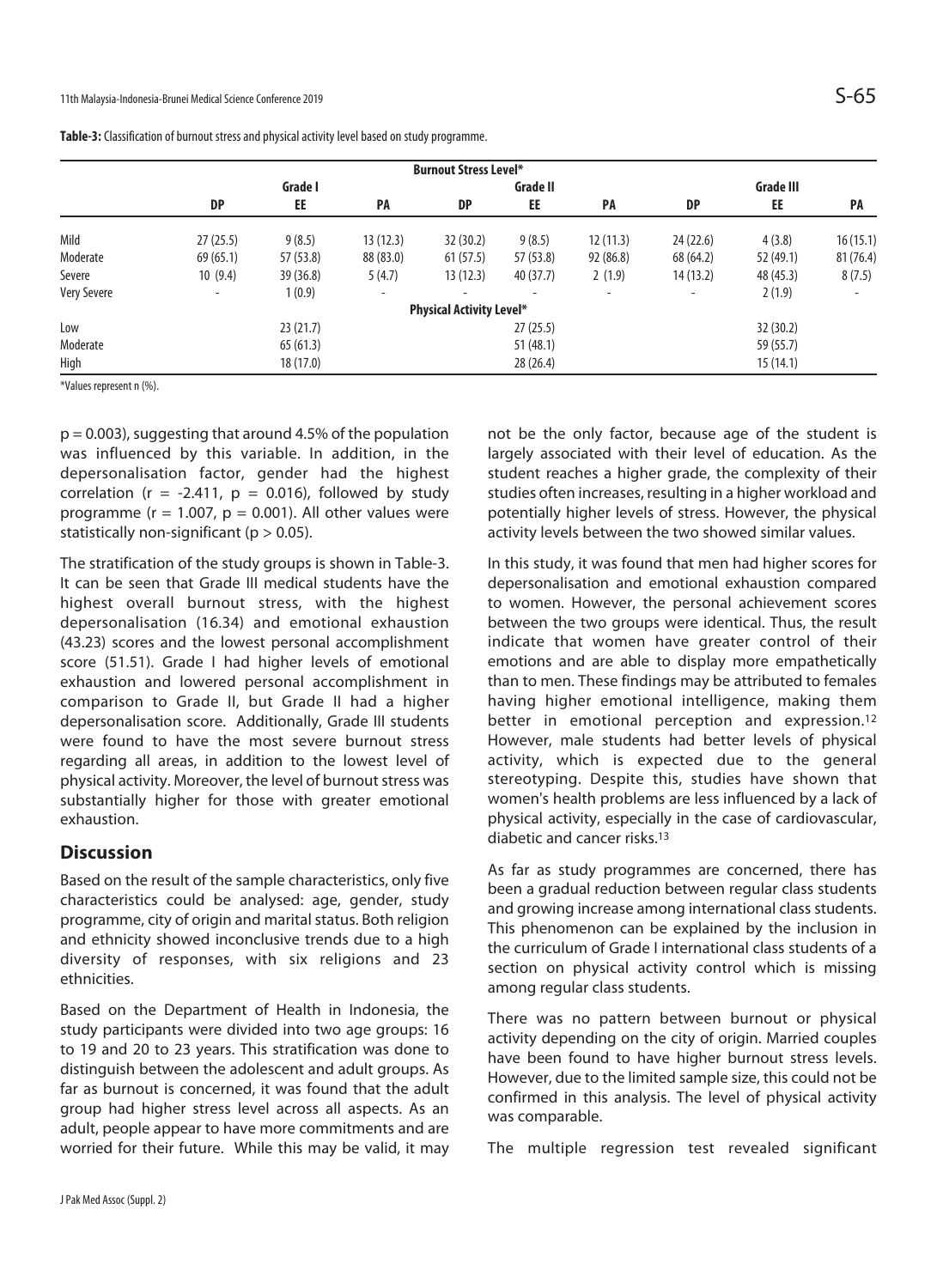correlations for depersonalisation with both gender and study programme. A coefficient of -2.411 for gender further stressed how female students are predisposition to lower burnout stress. However, a coefficient of 1.007 for study programme shows that the learning academic environment in the regular study programme contributes to more severe depersonalisation.

Overall, the data showed that the majority of pre-clinical medical students at Universitas Indonesia had moderate levels of burnout stress. These individuals are likely to be unaware of their condition. Since self-reflection is necessary to avoid further development, burnout sensitivity should be increased. Additionally, extreme severe cases of burnout have been reported in a number of students, and some very serious cases have occurred. According to the MBI-GS, these students need medical attention and support from their family and friends in order to ease their situation.

The majority (54.9%) of medical students at Universitas Indonesia had a moderate level of physical activity, while 20% had a high level. About 25% of medical students had low levels of physical activity. These students lack both intense and moderate-intensity exercise, and spend less than 600 MET per week, which is the WHO minimum level.

Grade III had the most severe conditions for both burnout and physical activity. This is possibly due to tough study materials, elevated workload and the longest period of exposure to academic stress. Grade I students showed more serious cases of emotional exhaustion and personal accomplishment compared to Grade II, which is believed to be due to cultural shock. However, depersonalisation was higher among Grade II, which may be attributed to the fact that Grade II had a longer prolonged exposure to academic stress than Grade I, decreasing their eagerness for and emotional interest in the study programme.

Based on the correlation analyses, no significant correlation was observed for either depersonalisation or emotional exhaustion with the amount of physical activity. However, a statistically significant positive correlation was found between total physical activity and personal accomplishment score ( $r = 0.113$ ,  $p = 0.045$ ). There are several theories that may explain this phenomenon. First, the release of endorphins, followed by a decrease in adrenaline and cortisol, one of the neurochemical effects of exercise. This secretion induces positive emotions within the body and is more pronounced in moderate-intensity exercise.14 This theory is confirmed by the positive correlation between total moderate physical activity and personal accomplishment  $(r = 0.127, p = 0.024)$ . Another view is that exercise is

linked to more positive reinforcement of self-image, thereby increasing the feeling of personal achievement.15

The strengths of this study were its large sample size, equal stratification between grades and the use of probability sampling. However, there were several limitations of the study, including cross-sectional study design, self-reported results, restricted research time and the lack of an officially translated questionnaire. In addition, while there was a positive correlation between physical activity and personal accomplishment, this study failed to find correlations between physical activity and the other two dimensions of burnout. This study was unable to predict the degree of impact of physical activity on each dimension of burnout, as the multiple regression test showed statistically non-significant results.

For further studies, using measuring instruments such as a pedometer instead of self-reported questionnaires may result in more reliable and comprehensive data regarding physical activity level. Finally, a re-evaluation of the MBI-GS questionnaire should be carried out in order to synchronise the score key with the original English version.

# **Conclusion**

Our results show a strong link between the burnout component of personal achievement and physical activity. This was concluded through significant correlation between the specified burnout factor with the MET value of both overall daily and moderate-intensity physical activity, suggesting how physical activity level only affect a certain component in burnout stress, which is the way students perceive their personal accomplishment. In light of this, it is recommended that medical schools develop programmes that encourage an increase in physical activity among medical students in order to help reduce the severity of burnout stress among these students.

**Acknowledgement:** The pre-clinical medical students of Universitas Indonesia are duly acknowledged for their participation in this research.

**Disclaimer:** This paper represents the views of its authors, and does not necessarily represent the stance or opinion of Universitas Indonesia.

**Conflict of Interest:** None.

**Funding Disclosure:** None.

#### **References**

1. InformedHealth.org. Depression: what is burnout? Cologne, Germany: Institute for Quality and Efficiency in Health Care (IQWiG). [Online] 2006 [Cited 2019 March 10]. Available from URL: